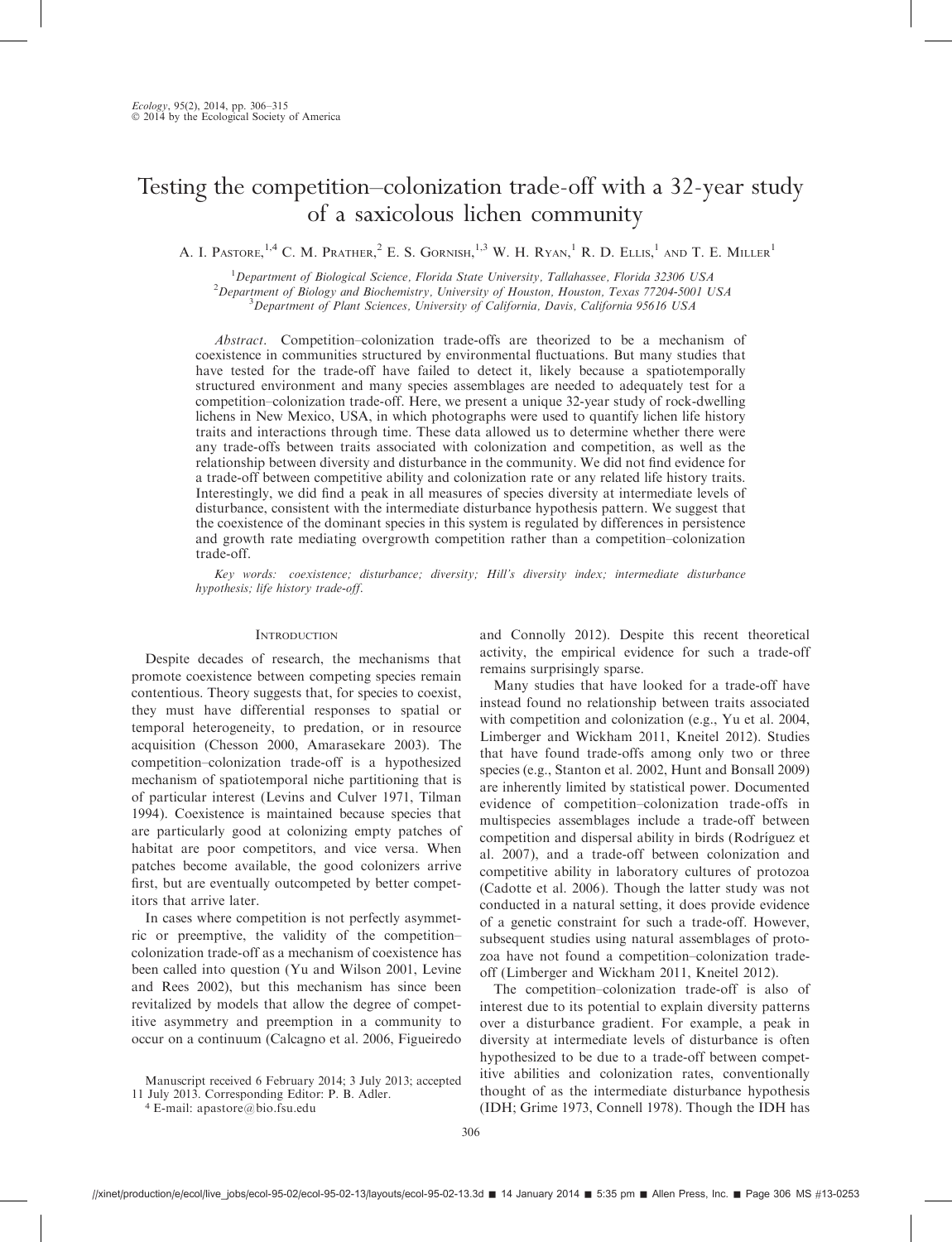recently lost favor due to weak empirical support (reviewed in Mackey and Currie 2001, Hughes et al. 2007), under certain conditions, a competition–colonization trade-off is expected to generate the IDH pattern (Cadotte 2007, Fox 2012).

Here we present a pair of studies, one observational and one experimental, of a saxicolous lichen community in New Mexico, USA, intended to determine whether a competition–colonization trade-off exists among several species (or species complexes) in a natural community and to describe the relationship between disturbance and diversity. Saxicolous lichens are an amenable system for such an investigation and have been used to study community patterns in a number of other studies (e.g., Armstrong 2002, Armstrong and Welch 2007, Gjerde et al. 2012). Because, at our site, the main resource lichens compete for is space on rocks, and they rarely experience predation (T. E. Miller, personal observation), coexistence among species can be reduced to two possible axes of niche differentiation: space and time. These lichens are clearly affected by disturbance: Shards of the rock surface regularly flake away, patchily removing lichen thalli. This creates a spatiotemporal structure in this system, which makes it a good candidate for coexistence mediated by a competition–colonization trade-off.

The first study, conducted in 1978, consisted of a census of lichen diversity across a wide range of estimated disturbance rates. These data reveal an IDHlike pattern and can also be used to quantify the relationships between disturbance and abundance for each lichen species. If the mechanism generating an intermediate peak in diversity is a trade-off between colonization and competition, then, from these data, we should also be able to predict which species are better competitors (those successful at low disturbance rates) and which are better colonizers (those successful at high disturbance rates).

The second study was designed to quantify colonization and competition rates of each species in order to test for a trade-off. This ongoing study consists of disturbed and undisturbed plots photographed every one to five years from 1978 to 2009. The photographic record makes this study unique in its ability to measure competitive ability of individual lichen thalli over long timescales and colonization rates of each species, rather than proxies for these traits. We have used the first 32 years of data to (1) determine the relationship between disturbance and diversity in the area, and (2) test for a trade-off in competitive ability and colonization rate for seven lichen species.

## **METHODS**

### Study site

This study was conducted in the Gila National Forest, north of Pinos Altos, New Mexico, in an area of lichencovered rocks on a slight northwest-facing slope  $(32^{\circ}54'06'' \text{ N}, 108^{\circ}14'23'' \text{ W})$ . The site is at an elevation of 2100 m and consists of a sparse forest of Juniperus

deppeana, Pinus edulis, P. ponderosa, and Quercus spp. divided by areas of exposed flat rock surfaces, many quite large ( $>10 \text{ m}^2$ ). The rock is an ash-flow tuff that is subject to regular exfoliation, in which thin sections, usually ranging in size from 5 to 100  $\text{cm}^2$ , flake off of the surface, removing attached lichen occupants and leaving new bare rock surfaces.

A primary assumption of this study is that rock surfaces not covered by lichens reflects recent exfoliation, such that the percentage of open surface can be used as an estimate of disturbance rate. This assumption is reasonable, given that, we frequently saw exfoliation on or near our plots, lichen cover at the  $1-m^2$  scale frequently approached 100%, and the area on and around these rocks contains many thin rock fragments from past gradual exfoliation. Because there is some stochasticity in colonization and variation in rock texture, there is also variation in the rate of colonization and exfoliation of lichens, so percent lichen cover is only an approximation of disturbance rate. However, for the purposes of this study, we feel that percent bare rock is a good proxy for disturbance rate.

## Lichen identification

By convention, lichens take the same name as their fungal component; however, because it involves a mutualism, lichen taxonomy is inherently challenging and even contentious (e.g., Ekman et al. 2008). We initially used traditional characteristics of color, growth form, and a simple thallus spot test for KOH response in the field in 1978 to differentiate among morphotypes (Hale 1969). Photographs were taken from representatives of each morphotype for later determination of species identities. Identifications of morphotypes were confirmed by genetic analysis of the fungal components of samples from lichen covered rocks collected adjacent to experimental plots in 2011 for all but two species. From two to nine thalli of each species were carefully removed from rocks and freeze-dried with liquid nitrogen. Fungal genetic material was extracted with the DNeasy Plant Mini kit (Qiagen, Hilden, Germany). The internal transcribed spacer (ITS) region of the DNA was amplified with ITS1 and ITS4 primers (White et al. 1990). Polymerase chain reaction (PCR) amplifications were performed with ReadyMix (Sigma, St. Louis, Missouri, USA) and purified with ExoSAP–IT (Affymetrix, Santa Clara, California, USA) according to the manufacturers' protocols. Products were sequenced with the Sanger method at the Florida State University (FSU, Tallahassee, Florida, USA) core facilities. Phylograms were visually inspected, and contiguous sequences were assembled in Sequencher (Gene Codes Corporation, Ann Arbor, Michigan, USA; GenBank accession numbers are KC990268–KC990385).

Contiguous sequences were compared to the Gen-Bank database by means of a BLAST search to identify similar species (Benson et al. 2006). The genetic structure of the green, foliose lichens in the genus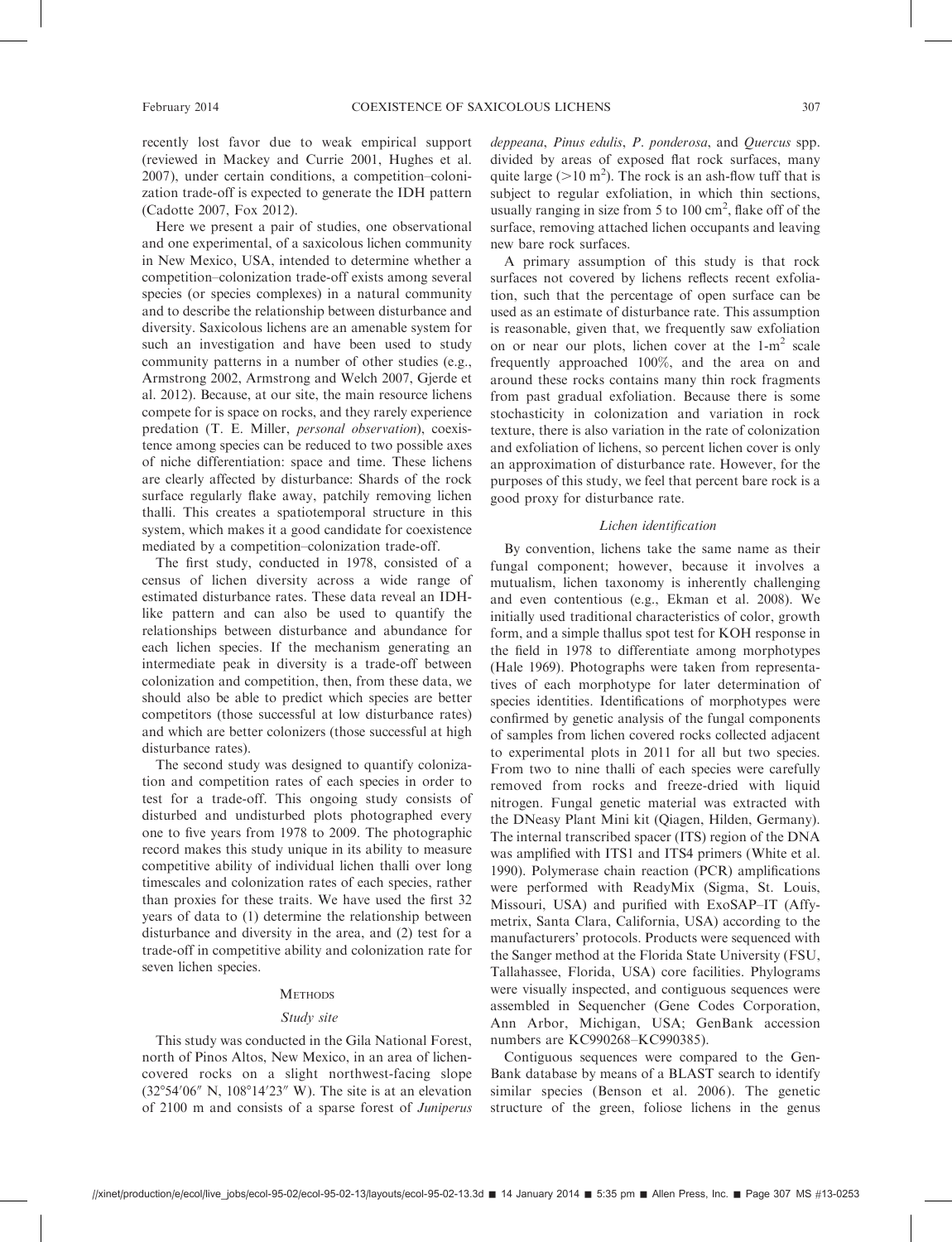Xanthoparmelia is currently under debate, and cryptic species can occur in sympatry (Leavitt et al. 2011). To determine if we had multiple species of Xanthoparmelia, we aligned the gene sequences of seven specimens with MAFFT (Katoh et al. 2002) using the Cipres Science gateway (Miller et al. 2010), and we calculated the nucleotide diversity using Arlequin v 3.5 (Excoffier and Lischer 2010).

In general, species in this study displayed typical growth and reproduction for saxicolous lichens, with radial growth consisting of an expanding leading edge, and an inner zone of thalli producing apothecia or other reproductive structures, often followed by senescence of the reproductive tissue. All of these species can reproduce and disperse sexually via ascospores, with Acarospora fuscata, Acarospora rosulata, and Circinaria contorta reproducing almost exclusively sexually. All other species can reproduce asexually as well via pycnidia (in Candelariella rosulans, Lecidea tessellata, and Lecanora muralis). Additionally, L. muralis and Xanthoparmelia can reproduce asexually via fragmentation of the thallus (Consortium of North American Lichen Herbaria [CNALH]; available online).<sup>5</sup> Mode of reproduction can contribute to the dispersal ability of lichens, which is an important component of a species' colonization rate (Löbel et al. 2009, Johansson et al. 2012). In this study, we did not directly account for differences in the mode of dispersal between species, as colonization rate is the compounded effects of dispersal ability and establishment success.

# Census of lichen communities in 1978

Flat  $(<$  5 $\degree$  slope) areas of continuous rock surface were censused in the summer of 1978 using a  $1-m^2$  quadrat. Sites ( $n = 94$ ) were chosen across a wide range of lichen cover with no immediate tree cover, and were separated from one another by at least 5 m. Each quadrat contained a  $10 \times 10$  grid of points and the lichen species (or bare ground) under each point was recorded to estimate percent cover. Plots with more bare rock points were assumed to be more recently disturbed, allowing us to estimate disturbance rate as inversely related to percent lichen cover.

The relationship between percent lichen cover and species diversity was quantified with Hill's general diversity indices (Hill 1973) as

$$
D_a = \left(\sum_{i=1}^S p_i^a\right)^{\frac{1}{1-a}}
$$

where  $p_i$  is the relative proportion of the community made up by species  $i$ , and  $a$  was evaluated at 0, 1, and 2, resulting in three common measures of diversity. The value of a determines the contribution of species abundances for each measure of diversity (e.g., larger

values of  $a$  mean that more weight is given to abundant species). When  $a = 0$ ,  $D_0$  reduces to species richness; all species are weighted equally. When  $a = 1$ ,  $D_1$  is the antilog of the Shannon-Weiner index. When  $a = 2$ ,  $D_2$  is the reciprocal of Simpson's index; dominant species have a relatively high weight. Hill's indices are a particularly valuable approach for quantifying diversity, because analyzing the same data with different measures of a permits separation of the relative contributions of species richness and species evenness within the same mathematical framework (Ellison 2010).

First- and second-order generalized linear models were fitted to the data for each value of  $a$  to determine the relationship between  $D_a$  and percent lichen cover as a proxy for disturbance rate, and  $\Delta AIC_c$  values were calculated for model comparisons. Second-order models were assessed to determine if they were concave down and, if the maximum value fell within the range of 0 to 100 for percent lichen cover. A log-link function was used for  $a = 0$ , which has Poisson-distributed residuals. We tested the relationship between individual species and relative percent cover by determining Spearman correlation coefficients on the ranked values for relative percent cover.

# Long-term experiments of colonization and competition traits

Immediately after the census, 10 sets of paired plots  $(10 \times 10 \text{ cm})$  were established on nearby flat rock faces. Each plot contained numerous thalli, usually of several different species, making this the appropriate scale to study interactions between thalli. Paired plots were within 1 m of each other, but were separated from all other pairs by at least 5 m. In order to follow these plots through time, they were each marked with short brass rods inserted into  $\sim$ 2-cm holes drilled into the rock and extending  $\sim$ 2 cm above the rock surface; these rods do not seem to have subsequently affected the rate of rock exfoliation over the study period. For each pair of plots, we randomly selected one plot and removed the entire surface of the rock face with a chisel to an average depth of 2–3 mm to simulate natural disturbance. This depth was similar to the thickness of the natural exfoliation shards found commonly around the area. We found some evidence of thalli reemerging from locations they inhabited before chipping, indicating that some species could grow from hyphae that penetrated the rocks, or thalli that grew in crevices deeper than the exfoliation. Though rare in our study, this regrowth is likely a natural form of colonization for saxicolous lichens. The other plot in each pair was not chipped, and served as a control.

Since 1979, all pairs were photographed at irregular, one- to five-year intervals (one plot was not located from 1982 to 2004, and so is not included in the analyses). Because of changes in technology during the study, some of the photos are on Ektachrome or Kodachrome slides,  $5$  http//:lichenportal.org/portal/index.php whereas more recent photos were taken with different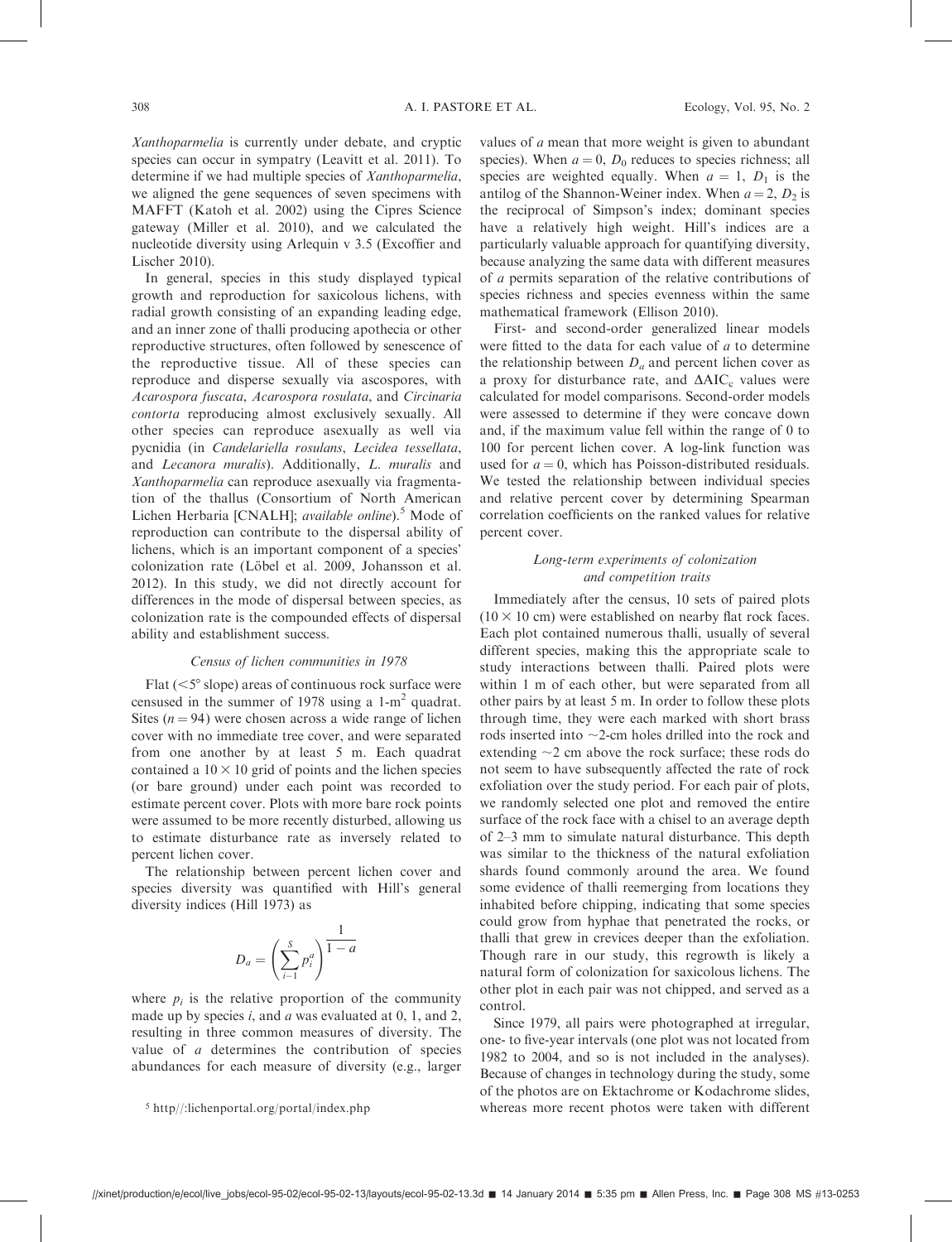digital cameras. All the slides have been scanned (Morphbank Biological Imaging, Florida State University, Department of Scientific Computing, Tallahassee, Florida, USA; images are *available online*).<sup>6</sup> All photos were then resized and rotated as necessary to allow comparisons of the same plots across years (representative picture sequences are shown in Appendix A). Some photos are missing, either because the plot was not found that year or because of poor quality photography. The result is from 11 to 19 photographs between 1978 and 2009 for each of the 18 plots; a total of 268 photographs were analyzed. In 1981, identifications from photographs were compared against measurements taken in the field to verify that photographs detected all thalli present.

The disturbed plots were used to quantify the total colonization rate for each lichen species. Digitized photos of each plot through time were overlaid and used to determine when a new lichen thallus appeared in the plot during the course of the study. The resolution of detection for small lichen thalli from the photographs was 0.06 cm. Total colonization rates for each species complex were determined separately for each plot as the average number of new thalli to appear in a plot per year (not including thalli that grew in from the plot edges), and then averaged across plots for each species  $(n = 9)$ . In order to account for species abundances' effect on colonization rate, we approximated a per-abundance colonization rate of each species by assuming that the average percent cover of each species on control plots over the course of the study represented the source of new colonists. A per-abundance colonization rate was then calculated by dividing the number of colonizations per year by the average percent cover of each species.

Digitized photographs of the control plots were similarly used to quantify competitive abilities for each lichen species. A  $10 \times 10$  digital grid was placed over each photo (positioned consistently from year to year using the brass rods and recognizable rock features) with Microsoft PowerPoint, which allowed us to make a 32 year time-lapse series of lichen growth for each of the 18 plots. To estimate competitive ability, we assumed that, if one species was replaced by another species at any given grid point between sequential photographs, then the second species was the ''winner'' in competition for that space. The lichen species at each grid point on each control plot in each year was identified, and the transitions evident in the subsequent photographs were used to estimate competitive ability. We quantified competitive ability,  $C_i$ , of a lichen species i as

$$
C_i = \frac{\sum_{j=1}^{n} T_{ij}}{\sum_{j=1}^{n} T_{ij} + \sum_{j=1}^{n} T_{ji}}
$$

where  $T_{ii}$  is the number of instances in which the species at a grid point transitioned from  $i$  to  $i$ , for the total number of species, n (Connell et al. 2004). Candelariella rosulans did not occur on the long-term plots; no colonization or competition traits were measured for this species.

We determined average maximum growth rates by measuring the surface areas of between one and nine randomly chosen thalli (depending on availability) of each species on each disturbed plot from digitized photographs at three- to five-year intervals, using Image J software (NIH, Bethesda, Maryland, USA). Change in area between successive photographs was calculated for several intervals, and then the maximum growth rate was taken as the largest increase in area per year measured for each thallus. To avoid problems of the nonlinear scaling of area measurements, we standardized measurements by calculating the radius of a circle of equivalent area for each thallus to generate a linear metric of growth.

On control plots, persistence was calculated as the average number of years a point on the  $10 \times 10$  grid was continuously held by one thallus of a species either from the beginning of the time series or from the first occurrence of the species until a return to bare space (i.e., how long a thallus remains adhered to the rock). On occasion, we observed Xanthoparmelia overgrow C. contorta, but when Xanthoparmelia flaked away, the original C. contorta thallus was intact, having apparently persisted under Xanthoparmlia. Thus, we assumed that, at points where C. contorta and Xanthoparmelia alternated over time, C. contorta occurred continuously and counted the number of years of persistence accordingly.

#### Trait data analysis

Shapiro tests were used to test for normal, or lognormal residuals. For parametric data (competitive ability and log-transformed maximum growth rates), we used analysis of variance followed by Tukey's HSD post hoc tests to look for difference in the trait values between species. For nonparametric data (total colonization rate, per-abundance colonization rate, and persistence), we used Kruskal-Wallis tests. We also ran Spearman rank correlation tests on all pairs of traits to find evidence for pairwise trade-offs between traits. For the correlation tests, Bonferroni corrections were applied.

# Potential effects of climate change

Over the 32 years of this study, the climate of the area has become warmer and lichens are well known to respond quickly to environment change (e.g., van Hark et al. 2002). The average temperature near our study site has increased  $\sim$ 2°C, while the rainfall has remained fairly constant (data for Fort Bayard, New Mexico, 6 http://www.morphbank.net/?id=828511 Western Regional Climate Center; Cooperative Clima-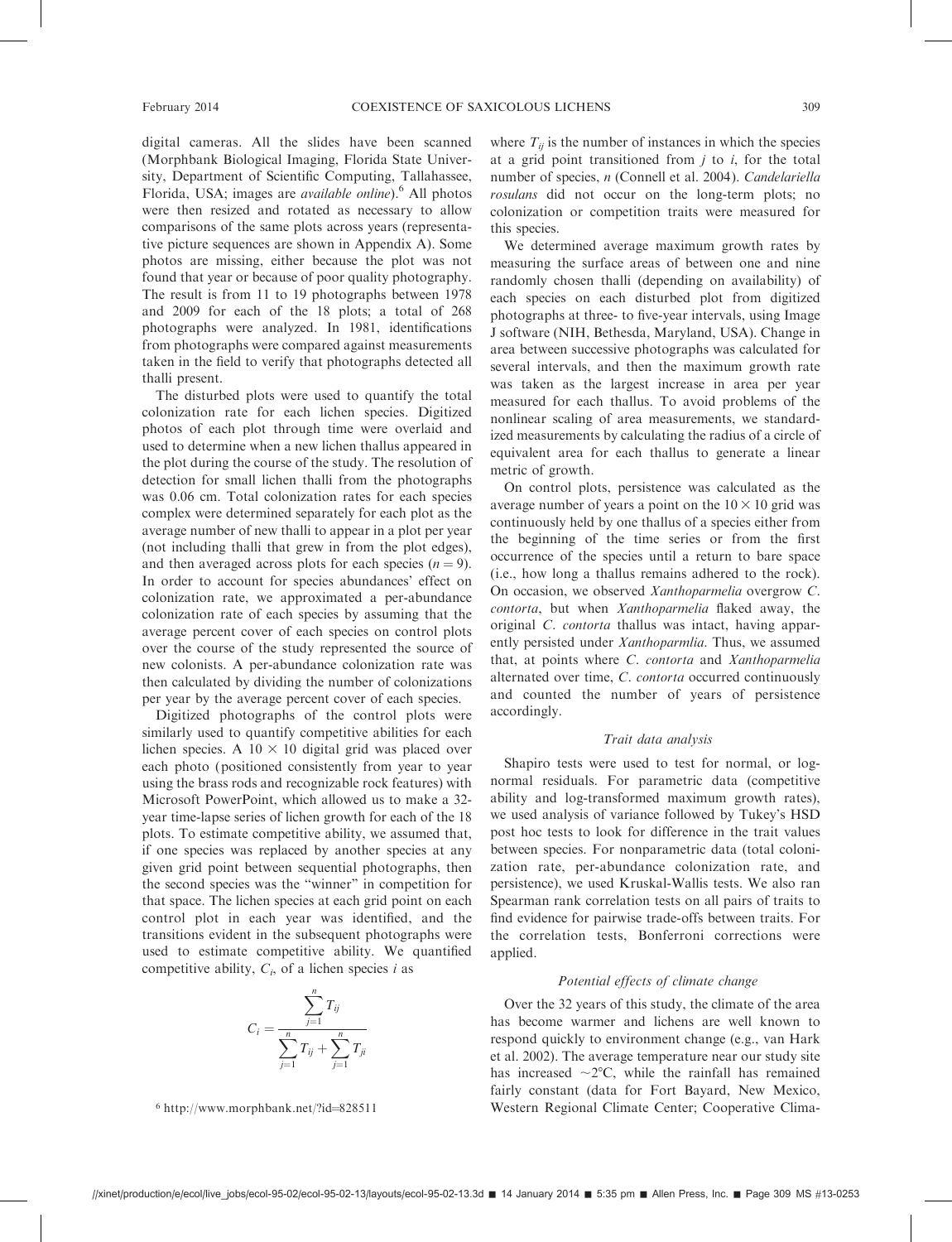

FIG. 1. Percent cover contributed by seven lichen species on 94  $1-m^2$  natural plots censused in the Gila National Forest, New Mexico, USA, in 1978. Boxes include 50% of the central values, and the broad bars in the boxes are median abundance values of each species. ''Whiskers'' give largest and smallest values, excluding outliers. Outliers are shown as points outside the whiskers. Species are ranked from highest to lowest median values.

tological Data Summaries; data *available online*).<sup>7</sup> We investigated the effects of climate change with a regression of the thallus growth rate over time as a function of annual mean temperature and rainfall, using thalli from the Xanthoparmelia species complex, a commonly used genus in the study of climate change effects on lichens (Armstrong and Bradwell 2011). To determine growth rates, we measured the expansion of one thallus in one direction per control plot  $(n = 9)$ , per sample date in the absence of interacting thalli. Mean annual temperature and precipitation were averaged over the interval prior to each sample date.

Unless otherwise noted, all analyses were conducted using the R statistical program (R Development Core Team 2013) and the vegan package (Oksanen et al. 2010).

### **RESULTS**

#### Species identities

All four samples of the abundant gray, crustose lichen had the best match in the GenBank BLAST search with Circinaria contorta with a maximum identity ranging from 94% to 97%. These four samples had nucleotide

<sup>7</sup> http://www.wrcc.dri.edu/climatedata/climsum/

diversity of 0.041  $\pm$  0.028 (mean  $\pm$  SD) substitutions per site (s/s). The other dominant morphotype consisted of green, foliose thalli in the genus Xanthoparmelia. Species delimitation of this genus is currently uncertain in western North America (Leavitt et al. 2011). Del-Prado et al. (2010) proposed a threshold for intraspecific variation in the Parmeliaceae of 0.015–0.017 s/s. At our study site, we found the nucleotide diversity of this species complex to be  $0.034 \pm 0.020$  s/s, indicating that we may have sampled multiple species of *Xanthoparme*lia; however, this diversity is well below the average interspecific variability of  $0.103 \pm 0.040$  s/s of *Xantho*parmelia (Del-Prado et al. 2010). As we cannot distinguish species either in the field or from photographs, we treated all Xanthoparmelia as a species complex. Even if multiple species of Xanthoparmelia are represented in our study, they diverged recently, have very similar growth forms, and are likely to have very similar life history traits. Thus, in our analyses, we treat Xanthoparmelia as a single species.

Other species with 0.5% or higher mean cover on original census plots were: Staurothele frustulenta, Candelariella rosulans, Acarospora rosulata, and Lecidea tessellata (Fig. 1). Two species, Acarospora fuscata and Lecanora muralis, were rare  $(<0.5\%$  cover) on these plots and were not included in the correlation analyses.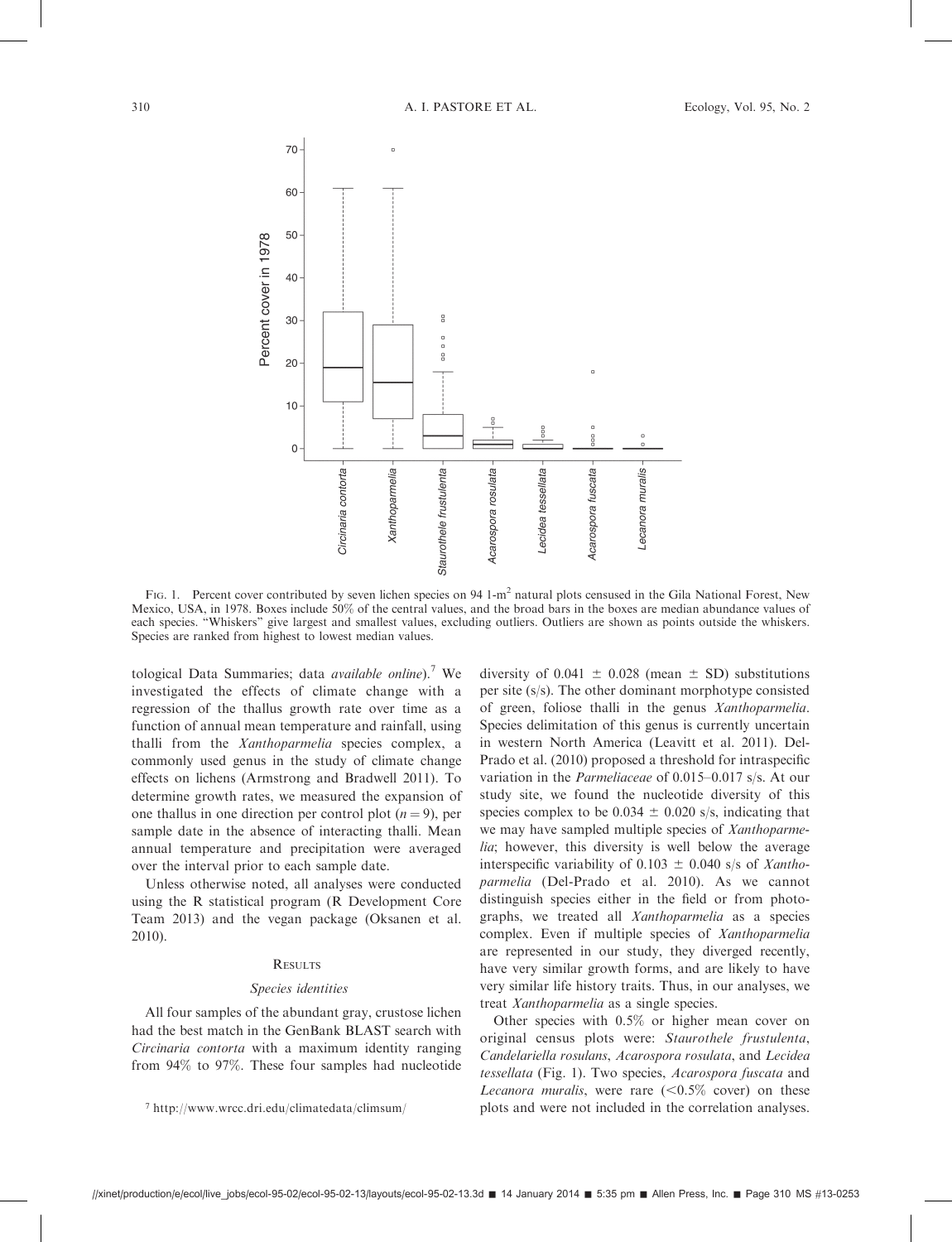Except for *Xanthoparmelia*, we will refer to species by abbreviating the genus. For all of these species, BLAST identified similar species with maximum identity of the top hit ranging from 91% to 98%, with the exception of C. rosulans, and A. fuscata, which we were unable to sequence due to insufficient thallus samples.

#### Census of lichen communities in 1978

Average total lichen cover in the 1978 census was 52% and ranged from 3% to 97%. Eight different lichen species were identified from the plots, and two species, the foliose Xanthoparmelia complex and the crustose C. contorta, were particularly abundant (Fig. 1). For all values of a, a quadratic model of the relationship between percent lichen cover and Hill's diversity index was a better fit to the data than a linear model (Fig. 2). When the Hill index was determined using species richness  $(a = 0)$ , the quadratic model had moderate support compared to the linear model ( $\Delta AIC_c = 4.3$ ); with maximum richness  $(D_0)$  at 59.5% lichen cover. When the Hill index was set to the antilog of the Shannon-Weiner measure  $(a = 1)$ , and the reciprocal of the Simpson measure  $(a = 2)$ , the quadratic model had strong support compared to the linear model ( $\Delta AIC_c$  = 13.7, and  $\Delta AIC_c = 8.7$ , respectively); maximum diversity  $(D_1)$  was at 48.2% and  $(D_2)$  was at 47.9% lichen cover, respectively (Fig. 2).

Xanthoparmelia  $(R = 0.219, P = 0.034)$  and S. frustulenta ( $R = 0.292$ ,  $P = 0.004$ ) contributed proportionally more to the lichen communities as total lichen cover increased (Fig. 3). Candelariella rosulans made up a higher proportion of the lichen community as total lichen cover decreased  $(R = -0.228, P = 0.027)$ , while L. tessellata made up a marginally significantly smaller proportion as cover increased  $(R = -0.1932, P = 0.062)$ . The abundances of the other two species, A. rosulata, and the most abundant, C. contorta, were not significantly related to total lichen cover (Fig. 3).

## Long-term experiments of colonization and competition traits

Total colonization rate differed significantly among species, but per-abundance colonization rate did not (Kruskal-Wallis nonparametric analysis of variance  $X_6^2$  = 20.08,  $P = 0.003$  and  $X_6^2 = 10.60$ ,  $P = 0.101$  respectively); Circinaria contorta and the Xanthoparmelia complex showed the highest total colonization rate. However, these two species are also the most abundant; standardizing colonization by abundance resulted in no significant difference amongst species.

Individual thalli of a species differed greatly in growth rates, and the largest variance was observed for the only foliose lichen, Xanthoparmelia, which also had the highest average growth rate (Fig. 4d). Overall, species did not differ significantly in maximum growth rate  $(F_{6,10} = 1.953, P = 0.167).$ 

Circinaria contorta and Xanthoparmelia each ''won''  $\sim$  50% of their encounters with other species; the



FIG. 2. The relationship between percent lichen cover and Hill diversity indices for different values of  $a$  on 98 1-m<sup>2</sup> plots in 1978. The value of a determines the contribution of species abundances for each measure of diversity (e.g., larger values of  $a$  mean that more weight is given to abundant species). Points are displayed only for  $a = 0$  (solid line) to show typical variation. When  $a = 0$ ,  $D_0$  is species richness. When  $a = 1$ ,  $D_1$  is the antilog of the Shannon-Weiner index. When  $a = 2$ ,  $D_2$  is the reciprocal of Simpson's index.

remaining species won fewer than 40% (Fig. 4c). Overall, species differed significantly in their competitive abilities  $(F_{6,21} = 4.699, P = 0.004)$ . A Tukey's test showed significant pairwise differences between C. contorta and S. frustulenta ( $P = 0.006$ ), C. contorta and A. fuscata (P  $(1,0032)$ , and Xanthoparmelia and A. fuscata (P=0.028), but no differences between the other species. A Kruskal-Wallis test indicated a significant difference in persistence between species ( $X_5^2 = 28.66$ ,  $P < 0.001$ ), where C. contorta was the most persistent and the two Acarospora species the least (Fig. 4e, Table 1). Spearman's rank correlation tests (Table 1) of all pairs of species complex traits identified no significant pairwise correlations.

#### Effects of climate change

There was no significant change in the growth rates of *Xanthoparmelia* from 1979 to 2009 ( $R^2 = 0.01$ ,  $P = 0.41$ ). There was also no significant relationship between either annual precipitation rate or mean annual temperature and the growth rate of individual thalli in the Xanthoparmelia complex ( $P = 0.41$ ,  $R^2 = 0.04$  and  $P =$ 0.65,  $R^2 = 0.01$  respectively,  $n = 18$  in both cases).

## **DISCUSSION**

Though rock-dwelling lichens appear to coexist in a spatiotemporally structured community, we found no significant evidence for a trade-off between competitive ability and either total or per-abundance colonization rate among the seven observed lichen species from the longterm experimental plots. In fact, no trade-offs were found between any life history traits measured. The 1978 census data served as an independent test of the competition– colonization trade-off; we did find that individual species exhibited different correlations with disturbance (Fig. 3),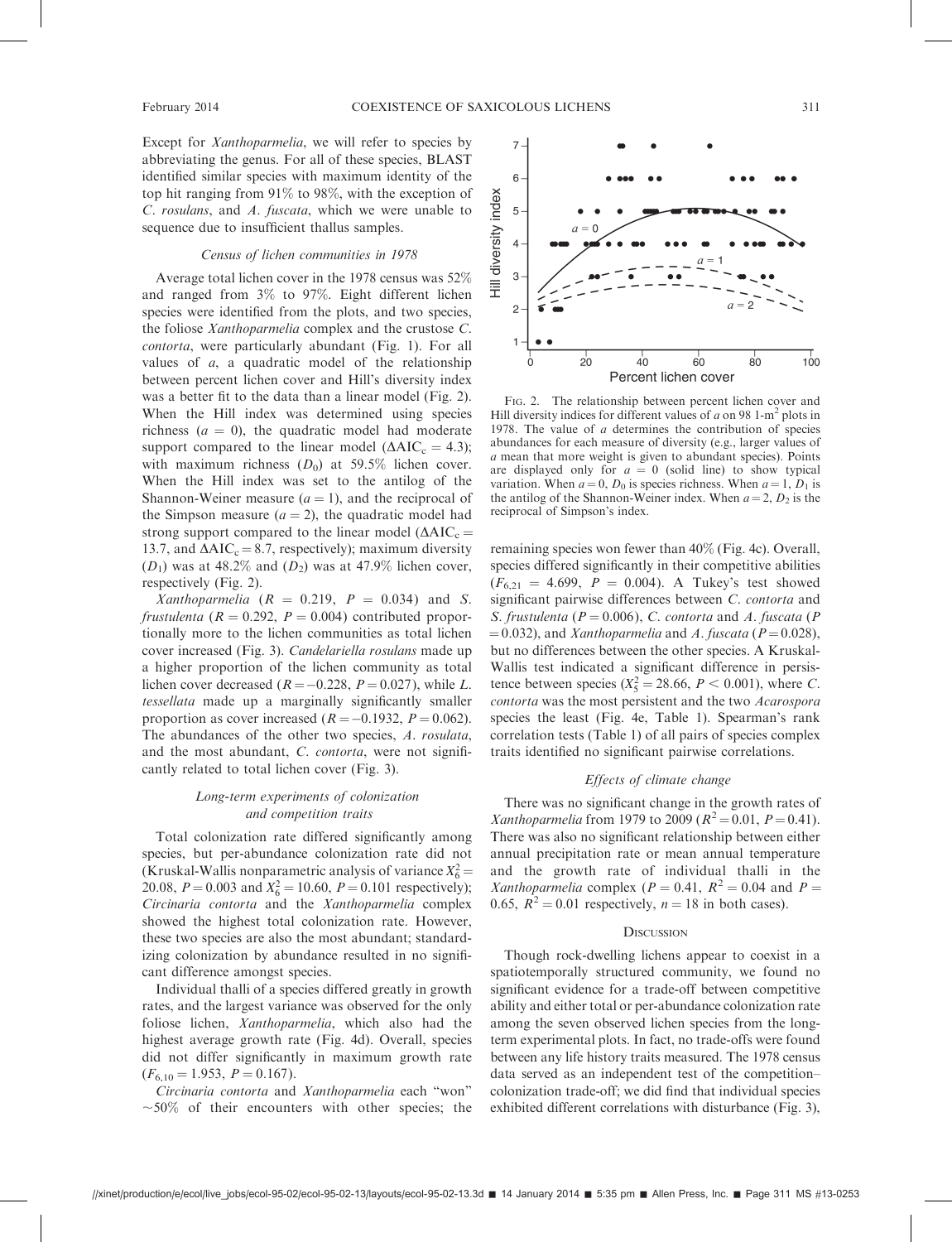

FIG. 3. The abundance of each species, i, as a proportion of the total lichen cover,  $p_i$  plotted against total lichen cover on 98 1-m<sup>2</sup> plots in 1978. Correlations and significance from linear regressions are indicated for each species. A. fuscata and L. muralis were not sufficiently abundant for this analysis.

 $* P < 0.05; ** P < 0.01; \dagger P < 0.01$ .

but not necessarily in the expected manner. The expected trade-off would predict that good colonizers would be more abundant in high disturbance regimes (low lichen cover), and good competitors would be more abundant in low disturbance regimes (high lichen cover). The relative abundance of C. rosulans and, marginally, L. tessellata were negatively correlated with total lichen cover, so according to the competition–colonization trade-off, these species should be strong colonizers. However, this prediction was not supported by the experimental results, as both species proved to be poor colonizers (Table 1); in fact, no C. rosulans thalli were observed to colonize over the entire 32 years of the long-term study. Two species, Xanthoparmelia and S. frustulenta, had positive correlations of relative abundance with total lichen cover; therefore, these species should be strong competitors. Xanthoparmelia was, in fact, the second best competitor; however, S. frustulenta was the worst (Table 1). Based on the abundances in the 1978 census data, the predictions of a simple competition–colonization trade-off for species traits were generally not upheld.

A competition–colonization trade-off has previously been hypothesized to occur in epiphytic lichen communities. However, this trade-off has never been explicitly tested, perhaps because documenting competitive outcomes in lichen communities requires long-term data. Indirect evidence for such a trade-off exists in the form of observations of young forests being dominated by species with good dispersal abilities (e.g., Gjerde et al. 2012) and a unimodal diversity patterns over a chronosequence of epiphytic lichens on aspens (Ellis and Ellis 2012). Interestingly, other studies of lichen colonization found a relationship between mode of reproduction and colonization ability (Löbel et al. 2009, Johansson et al. 2012). However, we found no obvious relationships between colonization rate and mode of reproduction at the spatial scale studied; of the best colonizers (Table 1), A. rosulata mainly reproduced sexually, while S. frustulenta reproduced both sexually and asexually.

More broadly, our results are consistent with previous studies that have found little direct evidence for competition–colonization trade-offs contributing to the maintenance of diversity (but see Cadotte et al. 2006, Rodríguez et al. 2007). For example, the competition– colonization trade-off was not found among protozoa in ponds (Limberger and Wickham 2011) or pitcher plants (Kneitel 2012), despite evidence for a genetic constraint among these traits (Cadotte et al. 2006). Additionally,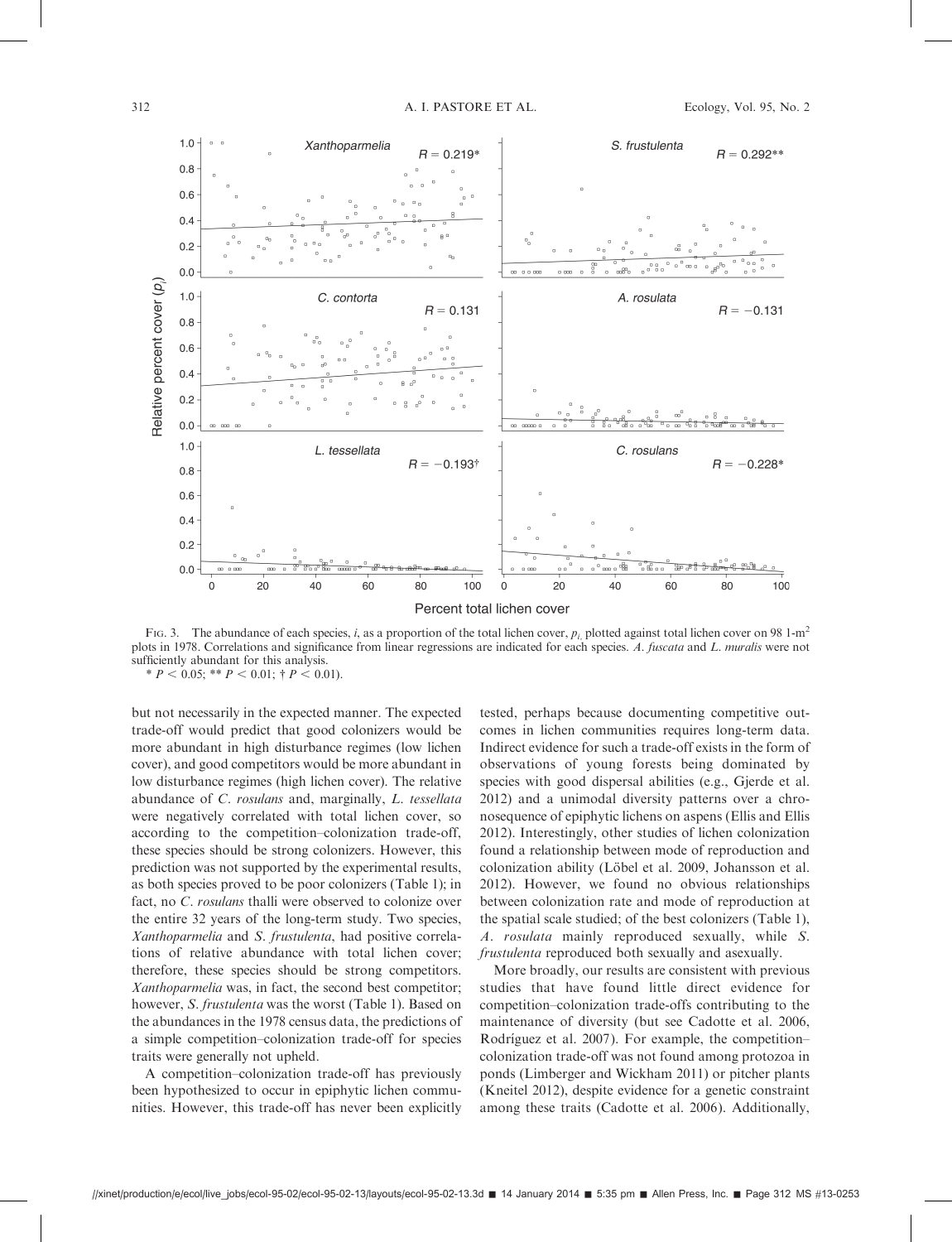

FIG. 4. Distributions of trait values for each of the seven lichen species on the experimental plots. (a) Total colonization rate (number of new colonies established per year per plot). (b) Per-abundance colonization rate (total colonization rate per average species abundance). (c) Competitive ability measured as the percentage of interactions ''won'' by a species. (d) Growth rate for isolated thalli, based on back-transformed log-transformed values of mean thallus area per year. (e) Persistence measured as the average number of years a species occupied a point.

Yu et al. (2004) failed to find a trade-off among treecolonizing ants.

Because we did not find a competition–colonization trade-off, it is surprising that we observed diversity patterns consistent with the intermediate disturbance hypothesis (Fig. 2; Grime 1973, Connell 1978). Though the IDH has recently been criticized due to mixed empirical support, mechanisms that can theoretically generate the classic IDH pattern include the competition–colonization trade-off, relative nonlinearity of growth rates, and the storage effect (Shea et al. 2004, Fox 2012). We have concluded that there is no competition–colonization trade-off in this community; thus, it is possible that these other mechanisms are

operating to maintain diversity (Chesson 2000, Amarasekare 2003).

Shea and colleagues (Shea et al. 2004) maintain that understanding mechanisms driving the IDH requires understanding the underlying species life histories. Our long-term experiment suggests that the two dominant species may coexist by using different strategies to maintain high abundances, possibly resulting in relative nonlinearity in their growth rates. Thalli of the crustose lichen, C. contorta, persist for long periods while growing very slowly, as seen from the rankings in Table 1. Xanthoparmelia, however, takes the opposite strategy: Thalli grow rapidly, but its foliose form leads to the frequent loss of thallus fragments, resulting in a lower

TABLE 1. Ranks of eight lichen species for abundance, total colonization rate, per-abundance colonization rate, maximum growth rate, and competitive and persistence abilities in a 32-year study, and correlations between relative abundance of each species with total lichen cover.

| <b>Species</b>          | Abundance<br>in 1978 | Total<br>colonization<br>rate | Per-abudance<br>colonization<br>rate | Maximum<br>thallus<br>growth rate | Competitive Persistence<br>ability | ability | Relative abundance<br>correlation with<br>total lichen cover |
|-------------------------|----------------------|-------------------------------|--------------------------------------|-----------------------------------|------------------------------------|---------|--------------------------------------------------------------|
| Circinaria contorta     |                      |                               |                                      |                                   |                                    |         | NS                                                           |
| Xanthoparmelia          |                      |                               |                                      |                                   |                                    |         | positive                                                     |
| Staurothele frustulenta |                      |                               |                                      |                                   |                                    |         | positive                                                     |
| Candelariella rosulans  |                      |                               |                                      | .                                 | .                                  | .       | negative                                                     |
| Acarospora rosulata     |                      |                               |                                      |                                   |                                    |         | NS                                                           |
| Lecidea tessellata      |                      |                               |                                      |                                   |                                    |         | negative                                                     |
| Acarospora fuscata      |                      |                               |                                      |                                   |                                    |         | NS                                                           |
| Lecanora muralis        |                      |                               |                                      |                                   |                                    |         | NS                                                           |

Notes: The highest value is 1. "Positive" and "negative" indicate the sign of the correlation between relative abundance of a species and total lichen cover, and ''NS'' indicates a nonsignificant correlation. See Fig. 4 legend for descriptions of terms. Some ranks could not be determined for C. rosulans, because it was not found on the long-term experimental plots (ellipses).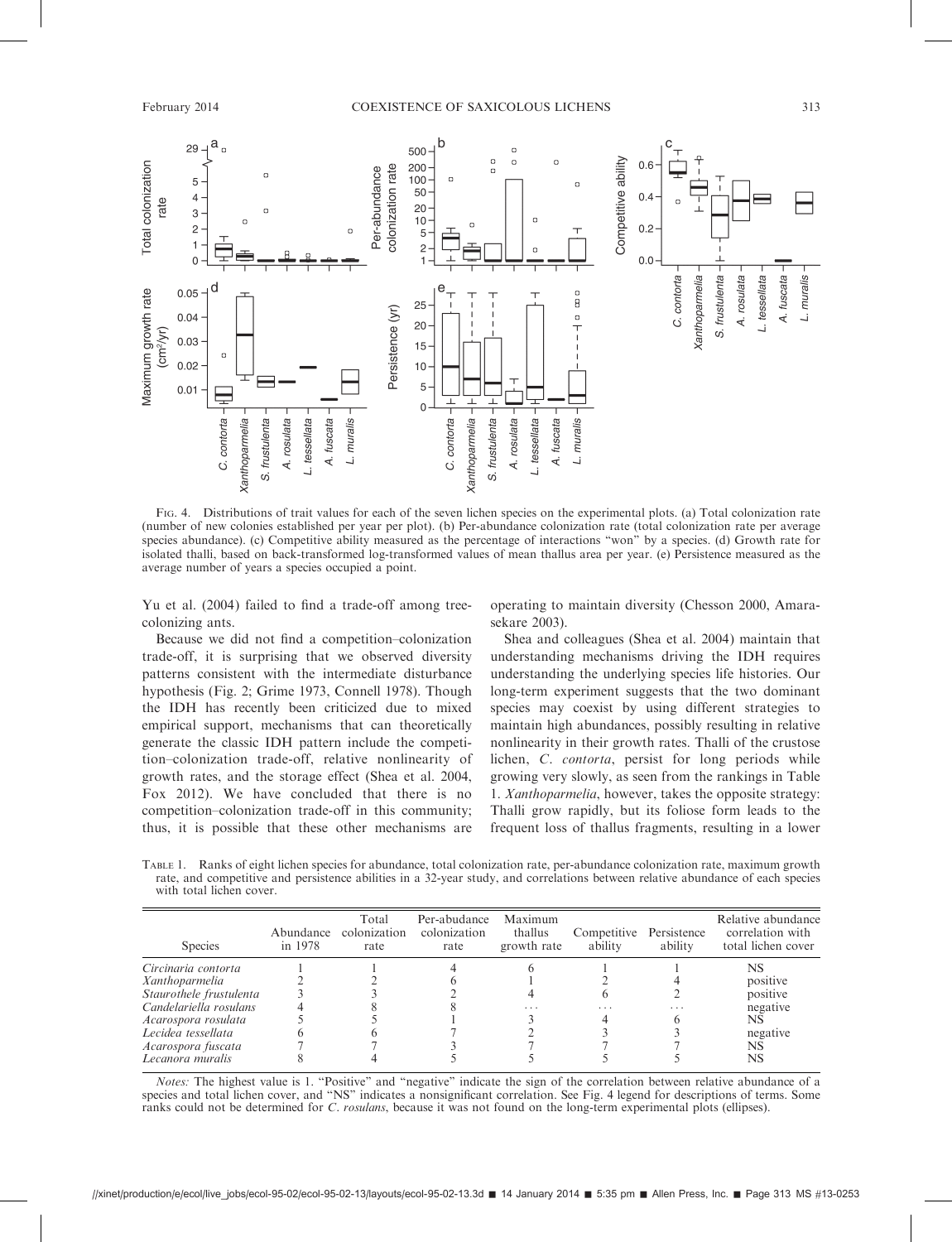probability of persisting at a given point. Interestingly, because of their high relative abundances, Xanthoparmelia and C. contorta are predominantly in competition with each other, but seem to be equally matched. Although the foliose Xanthoparmelia often overgrows the crustose, C. contorta, C. contorta can persist without light underneath Xanthoparmelia for many years until Xanthoparmelia inevitably flakes off. Though we could not directly observe the mechanisms of competitive replacement with this study, previous studies have suggested that a number of different traits affect competitive outcomes in lichens (reviewed in Armstrong and Welch 2007), including overgrowth ability (Pentecost 1980), high growth rates (Armstrong 1984), high lobe density or thickness (Lawrey 1984), rate of thallus fragmentation (Pentecost 1980, Woolhouse et al. 1985), and allelopathy (Beschel and Weidick 1973).

The competition–colonization trade-off has a long history as a theoretical mechanism of coexistence, and is still being developed as such. Yet there has been little experimental verification of the presence of a competition–colonization trade-off in nature. This lack of verification may be due to the fact that such studies must be performed using multiple species in spatiotemporally structured habitats over long time periods, which is experimentally challenging. Although our study met these criteria, we did not find evidence for a competition–colonization trade-off. We did, however, find that lichen diversity peaked at intermediate levels of disturbance, which is consistent with the IDH pattern. While a trade-off between competition and colonization may be one mechanism that can produce an IDH community pattern, our study demonstrated through experimental evidence that it is not the *only* mechanism that can generate this common pattern (see also Roxburgh et al. 2004). Focusing on mechanisms of coexistence that depend on environmental fluctuations will likely be a fruitful path to explaining diversity patterns in future studies. Understanding the broader role of trade-offs, especially with regard to the effects of fluctuating environments caused by disturbances, will require more trait-based, long-term, experimental studies across a variety of natural communities.

#### ACKNOWLEDGMENTS

T. E. Miller thanks Jim Brown and Diane Davidson for encouraging him to start this experiment as an undergraduate way back in 1978. Thanks to T. H. Nash for helping with identifications in 1978. The authors thank Patricia, Rick, and Bill Miller for help in the field and Brian Bielfelt for help in organizing the photos. We also thank Scott J. Steppan and John J. Schenk for use of equipment and advice in DNA amplification. Insightful comments from two anonymous reviewers improved the manuscript.

#### LITERATURE CITED

Amarasekare, P. 2003. Competitive coexistence in spatially structured environments: a synthesis. Ecology Letters 6: 1109–1122.

- Armstrong, R. A. 1984. Growth of experimentally reconstructed thalli of the lichen Parmelia conspersa. New Phytologist 98:497–502.
- Armstrong, R. A. 2002. The effect of rock surface aspect on growth, size structure, and competition in the lichen Rhizocarpon geographicum. Environmental and Experimental Botany 48:187–194.
- Armstrong, R. A., and T. Bradwell. 2011. Growth of foliose lichens: a review. Symbiosis 53:1–16.
- Armstrong, R. A., and A. R. Welch. 2007. Competition in lichen communities. Symbiosis 43:1–12.
- Benson, D. A., I. Karsch-Mizrachi, D. J. Lipman, J. Ostell, and D. Wheeler. 2006. GenBank. Nucleic Acids Research 34: D16–D20.
- Beschel, R. E., and A. Weidick. 1973. Geobotanical and geomorphological reconnaissance in West Greenland, 1961. Arctic and Alpine Research 5:311–319.
- Cadotte, M. W. 2007. Competition–colonization trade-offs and disturbance effects at multiple scales. Ecology 88:823–829.
- Cadotte, M. W., D. V. Mai, S. Jantz, M. D. Collins, M. Keele, and J. A. Drake. 2006. On testing the competitioncolonization trade-off in a multispecies assemblage. American Naturalist 168:704–709.
- Calcagno, V., N. Mouquet, P. Jarne, and P. David. 2006. Coexistence in a metacommunity: the competition–colonization trade-off is not dead. Ecology Letters 9:897–907.
- Chesson, P. 2000. Mechanisms of maintenance of species diversity. Annual Review of Ecology and Systematics 31: 343–366.
- Connell, J. H. 1978. Diversity in tropical rain forests and coral reefs. Science 199:1302–1310.
- Connell, J. H., T. P. Hughes, C. C. Wallace, J. E. Tanner, K. E. Harms, and A. M. Kerr. 2004. A long-term study of competition and diversity of corals. Ecological Monographs 74:179–210.
- Del-Prado, R., P. Cubas, H. T. Lumbsch, P. K. Divakar, O. Blanco, G. A. de Paz, M. C. Molina, and A. Crespo. 2010. Genetic distances within and among species in monophyletic lineages of Parmeliaceae (Ascomycota) as a tool for taxon delimitation. Molecular Phylogenetics and Evolution 56:125– 133.
- Ekman, S., H. L. Andersen, and M. Wedin. 2008. The limitations of ancestral state reconstruction and the evolution of the ascus in the Lecanorales (lichenized Ascomycota). Systematic Biology 57:141–156.
- Ellis, C. J., and S. C. Ellis. 2012. Signatures of autogenic epiphyte succession for an aspen chronosequence. Journal of Vegetation Science 24:688–701.
- Ellison, A. M. 2010. Partitioning diversity. Ecology 91:1962– 1963.
- Excoffier, L., and H. E. L. Lischer. 2010. Arlequin suite ver 3.5: A new series of programs to perform population genetics analyses under Linux and Windows. Molecular Ecology Resources 10:564–567.
- Figueiredo, J., and S. R. Connolly. 2012. Dispersal-mediated coexistence under recruitment limitation and displacement competition. Ecological Modelling 243:133–142.
- Fox, J. W. 2012. The intermediate disturbance hypothesis should be abandoned. Trends in Ecology and Evolution 28: 86–92.
- Gjerde, I., H. H. Blom, L. Lindblom, M. Sætersdal, and F. H. Schei. 2012. Community assembly in epiphytic lichens in early stages of colonization. Ecology 93:749–759.
- Grime, J. P. 1973. Competitive exclusion in herbaceous vegetation. Nature 242:344–347.
- Hale, M. E. 1969. How to know the lichens. Wm. C. Brown, Dubuque, Iowa, USA.
- Hill, M. O. 1973. Diversity and evenness: a unifying notation and its consequences. Ecology 54:427–432.
- Hughes, A. R., J. E. Byrnes, D. L. Kimbro, and J. J. Stachowicz. 2007. Reciprocal relationships and potential